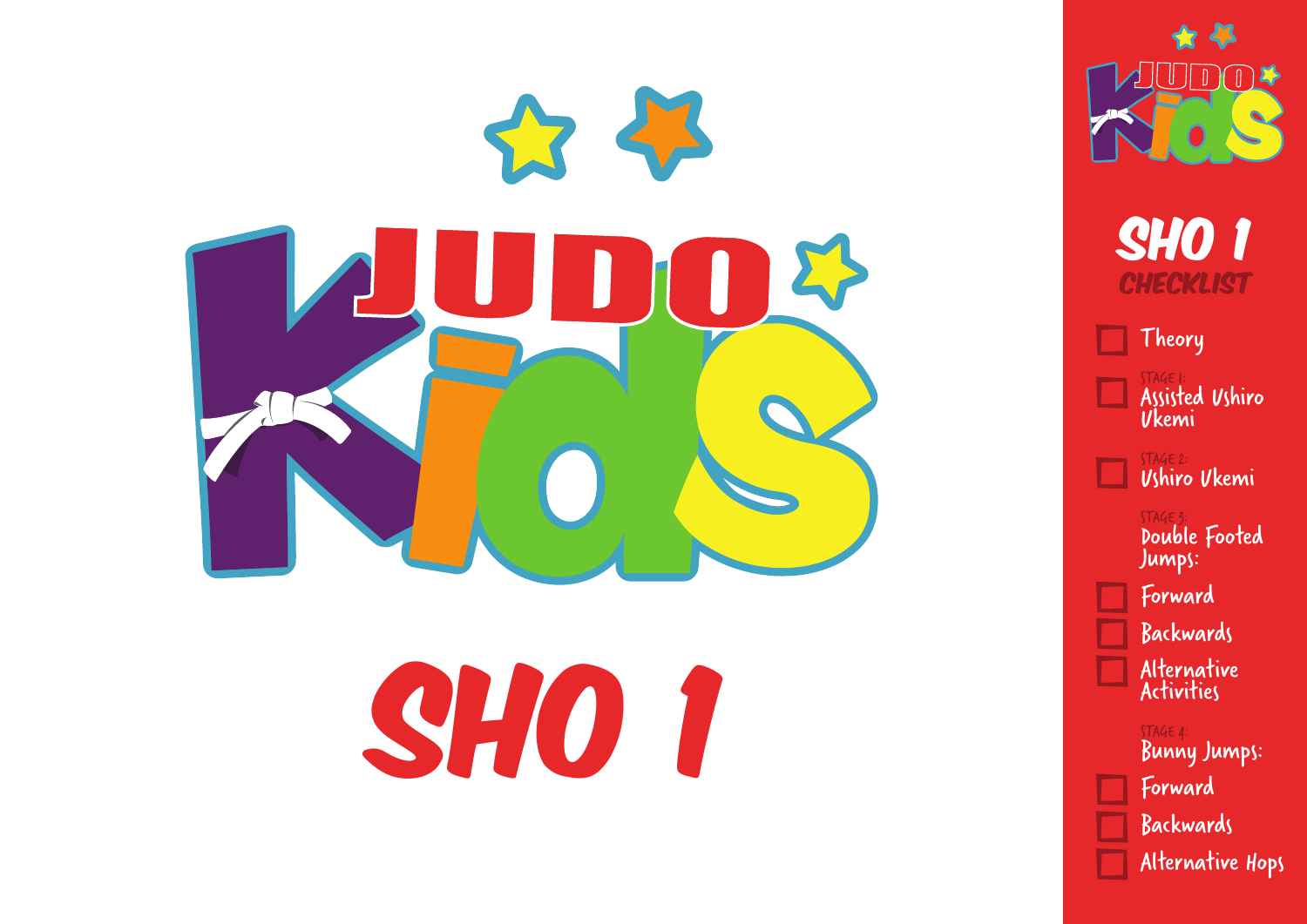

Rei – Bow

what you are doing and listen.





**SHO 1 CHECKLIST** 

Theory

STAGE 1: Assisted Ushiro Ukemi

STAGE 2: Ushiro Ukemi

STAGE 3: Double Footed Jumps: Forward **Backwards** Alternative **Activities**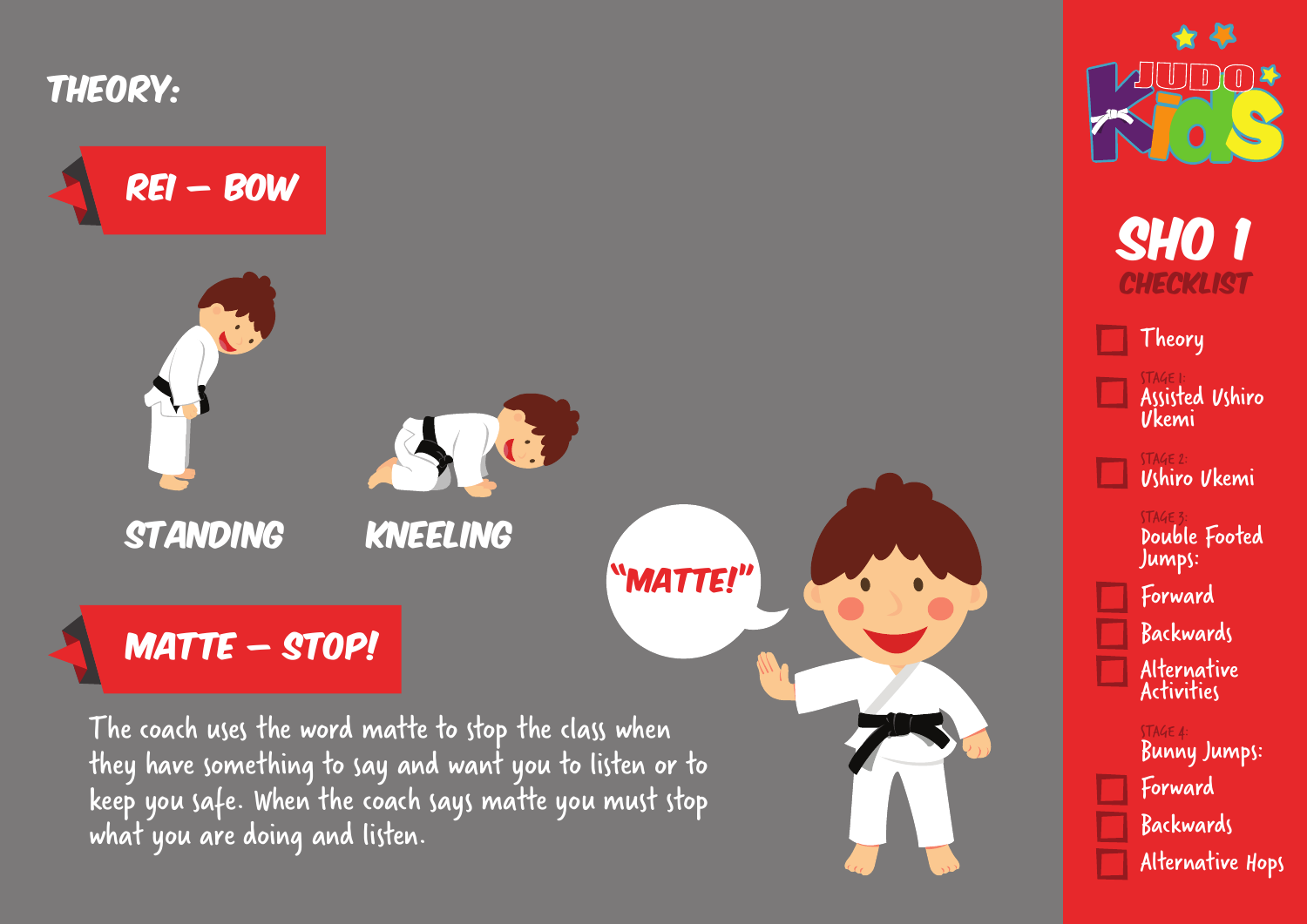## $HA -JIME - BEGIN$

The coach uses the word hajime to start activities.

## Hygiene and Safety

- Always wear a clean judo-gi and t-shirt (girls)
- Short clean finger and toe nails
- Tie hair back if long
- Listen and do what the coach asks
- Look after your partner when practising
- Do not kick, punch or bite anyone
- Do not go close to the edge of the mat





**SHO 1** CHECKLIST

Theory

STAGE 1: Assisted Ushiro Ukemi

STAGE 2: Ushiro Ukemi

STAGE 3: Double Footed Jumps: Forward **Backwards** Alternative **Activities**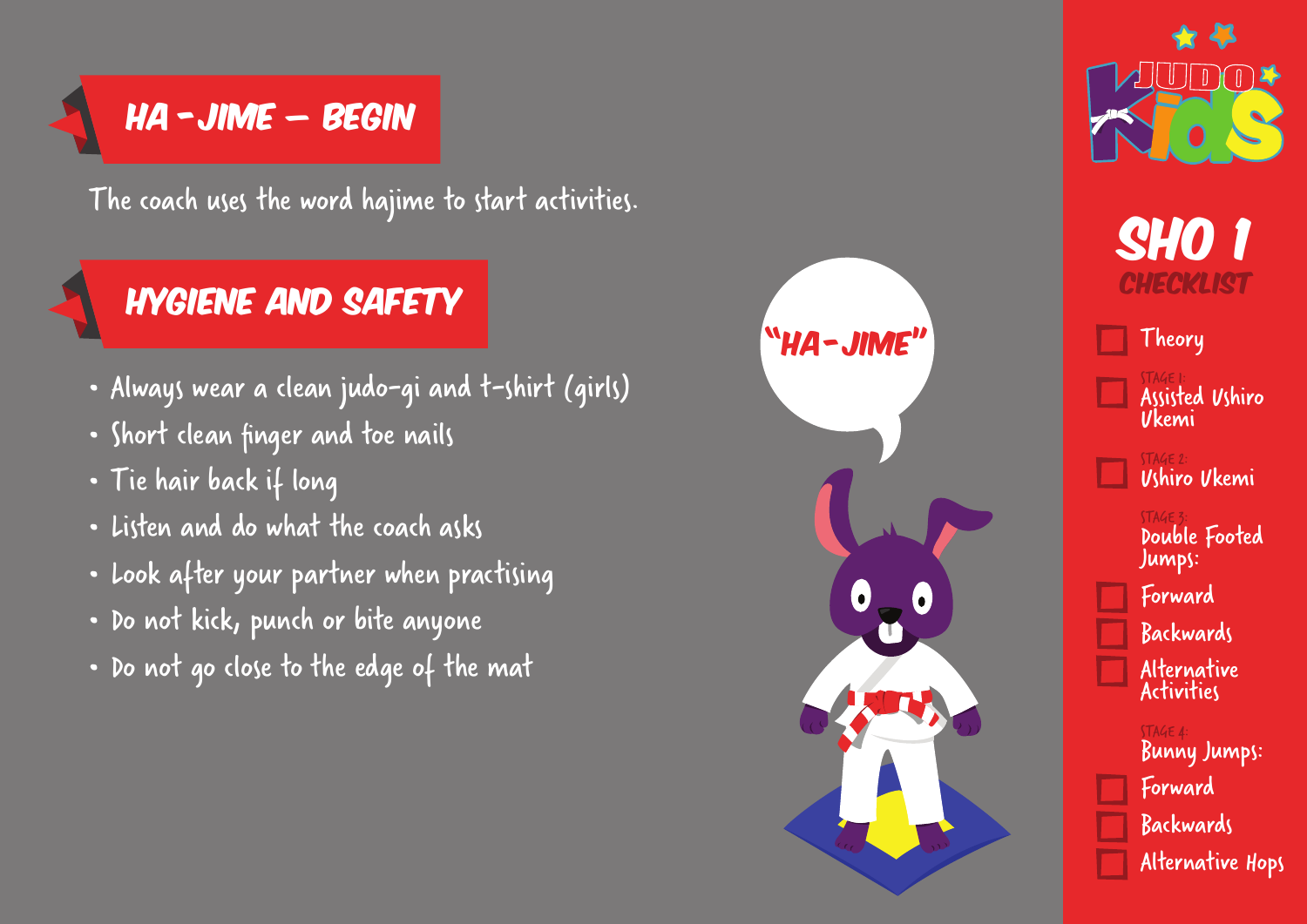# How to Tie Your Belt



STAGE 2:

STAGE 3:

Jumps:

Forward

STAGE 4:

Forward

**Backwards** 

**Backwards** 

Alternative Activities

Bunny Jumps:

Alternative Hops

Theory

STAGE 1:

Ukemi

Ushiro Ukemi

Assisted Ushiro

Double Footed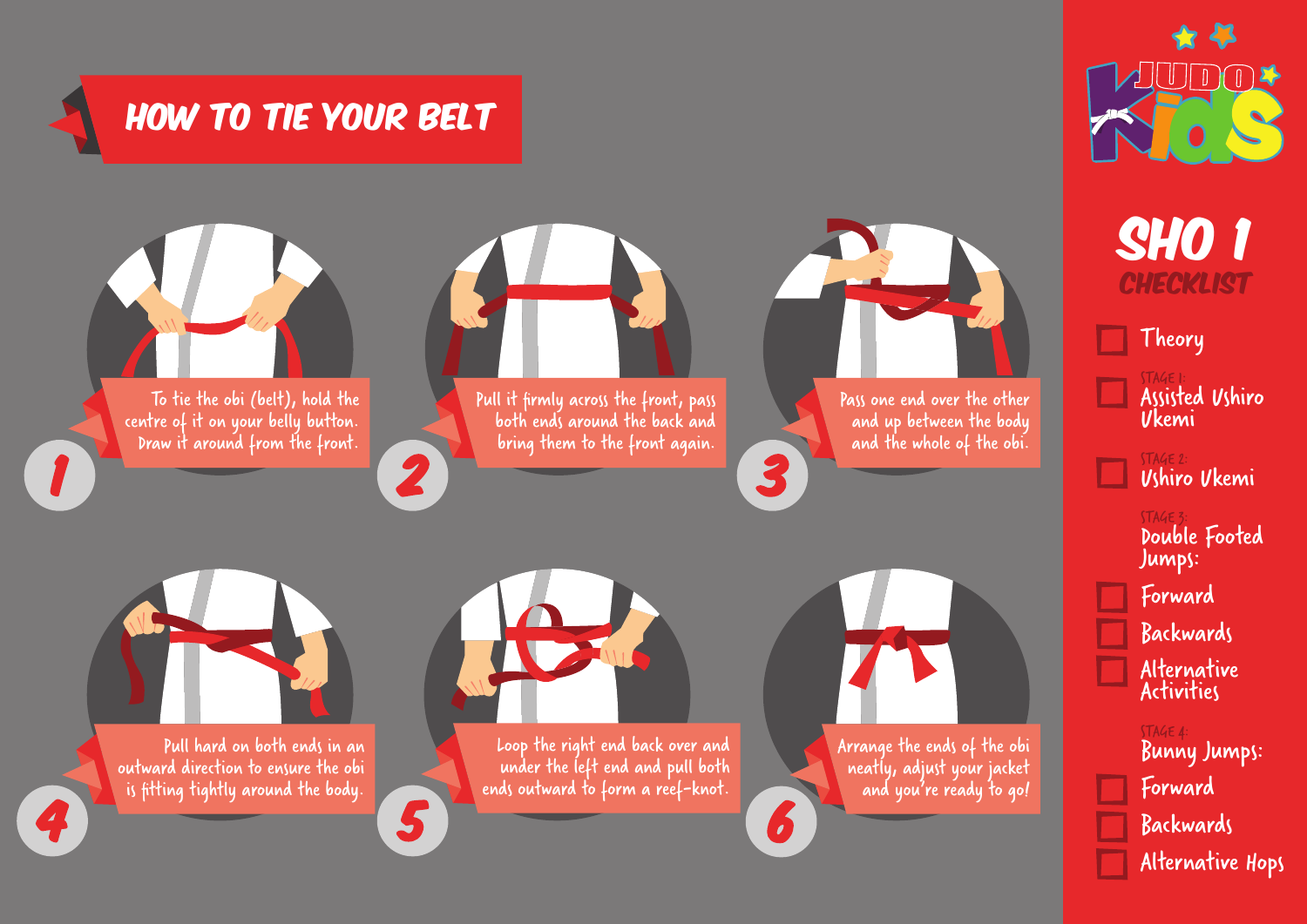# STAGE 1: ASSISTED USHIRO UKEMI





 $\lceil \bullet \rceil$ 

Start in crouched position then progress to standing to produce this assisted movement.







**SHO 1 CHECKLIST** 

 $\left|\mathsf{Theory}\right|$ 

STAGE 1: Assisted Ushiro Ukemi

STAGE 2: Ushiro Ukemi

STAGE 3: Double Footed Jumps: Forward Backwards Alternative Activities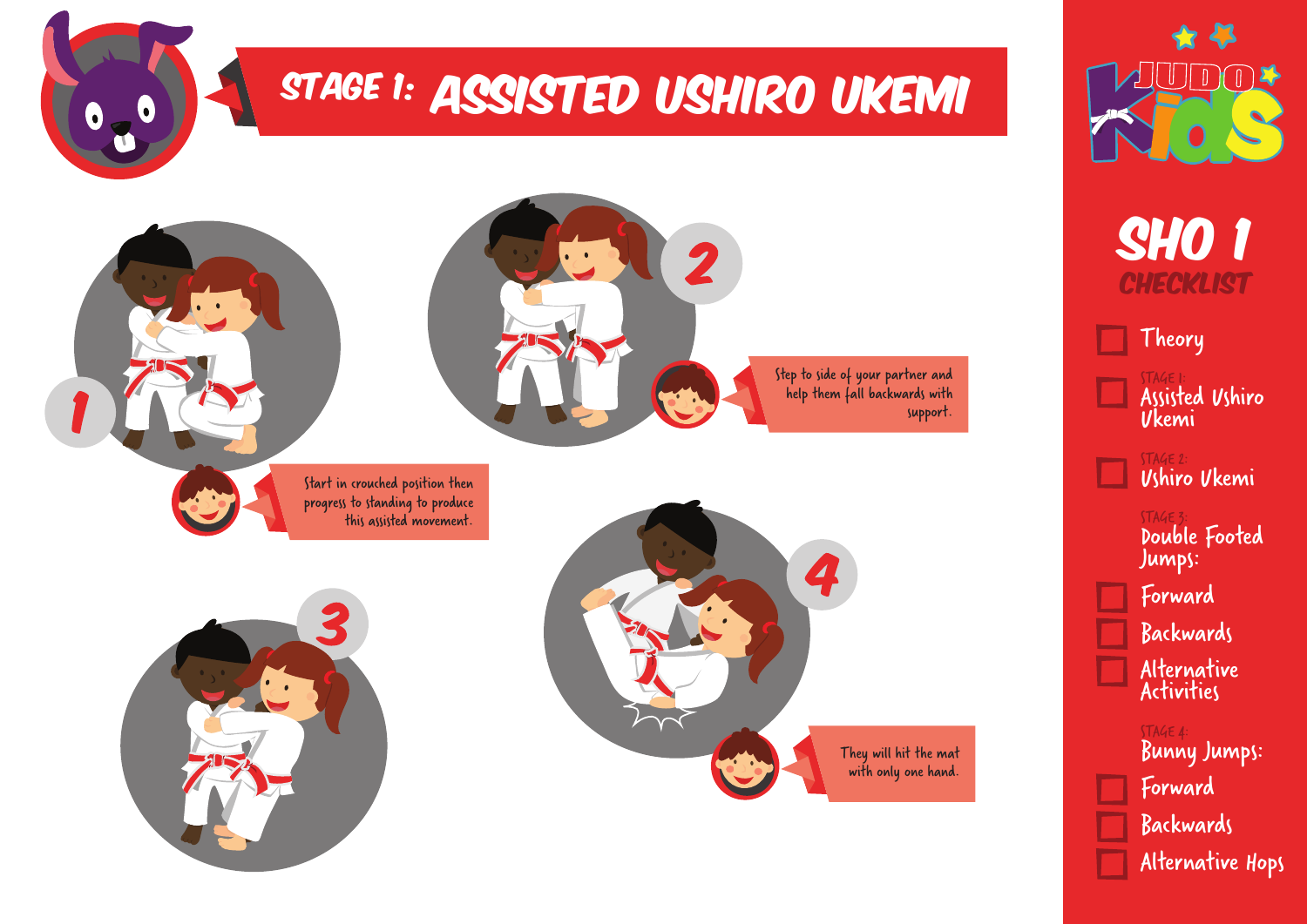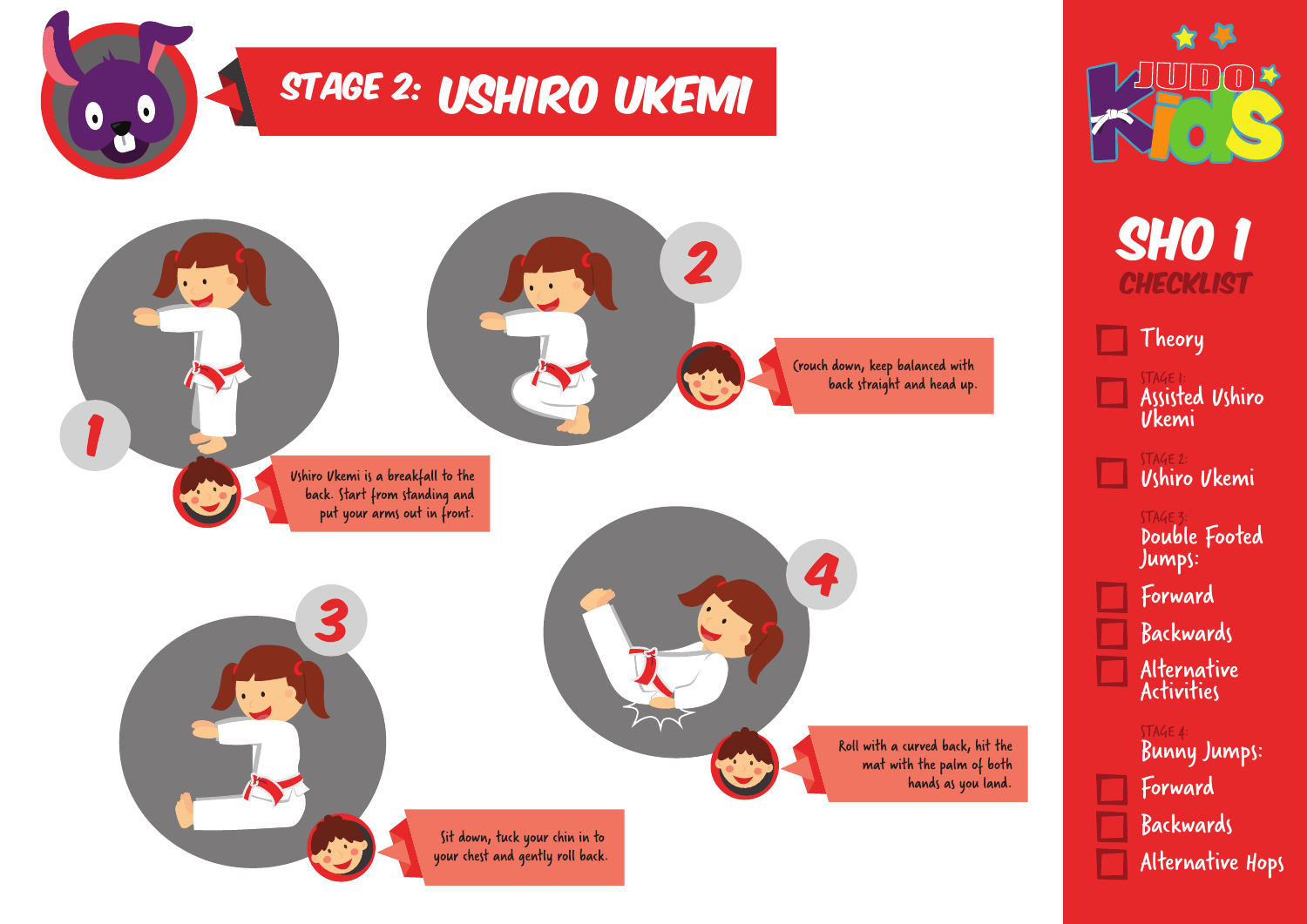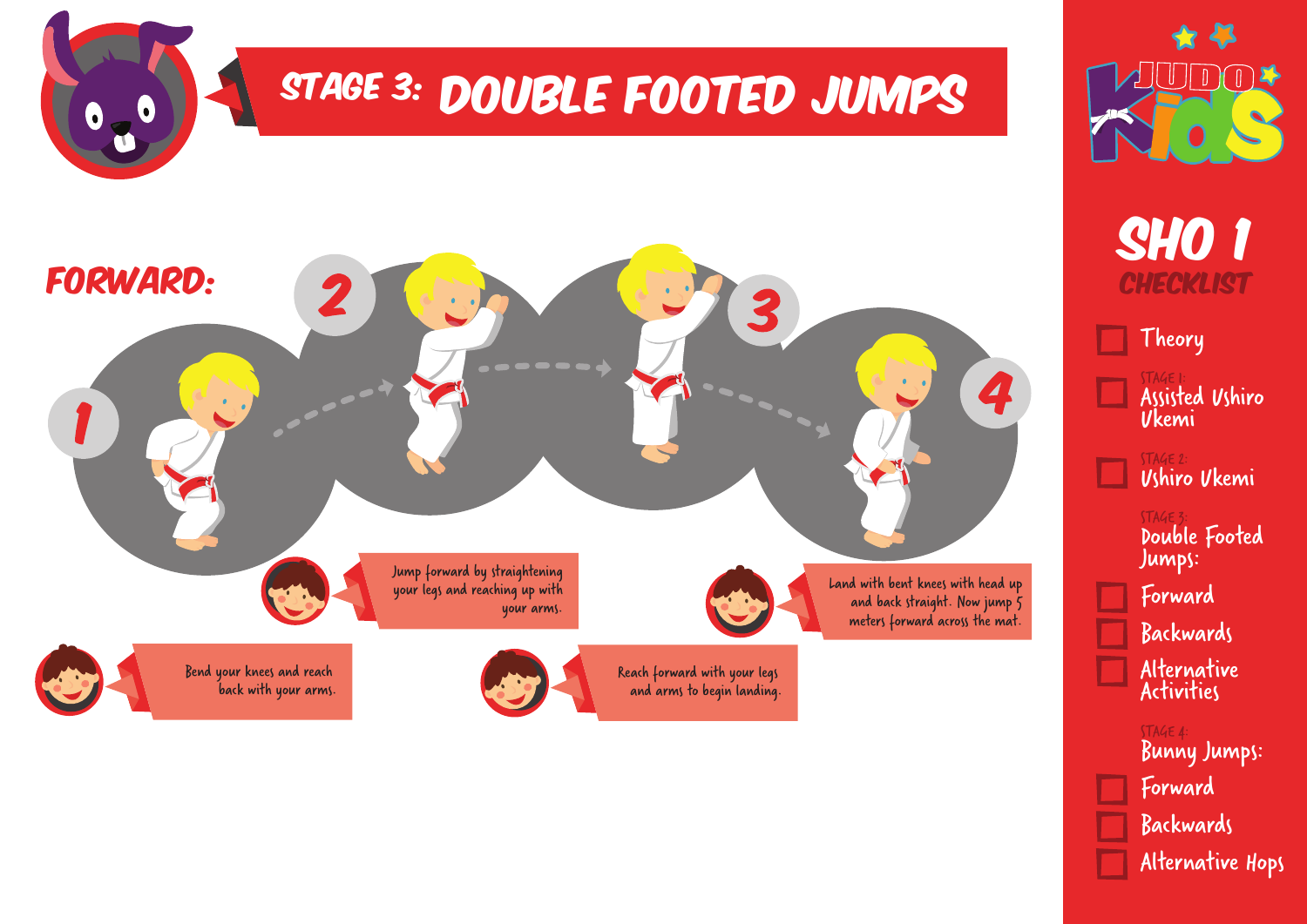

#### Alternative Activities:















Bunny Jumps: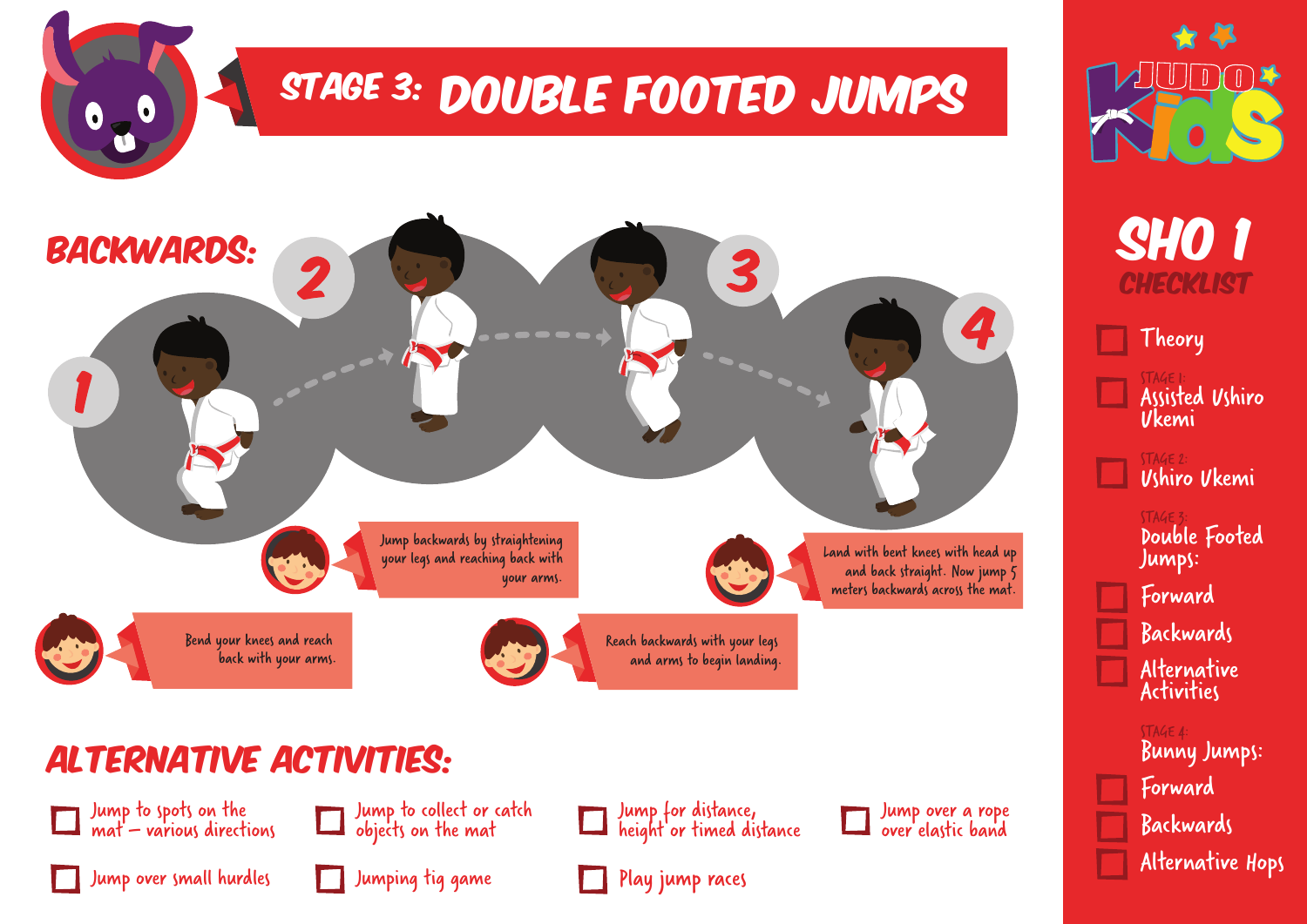